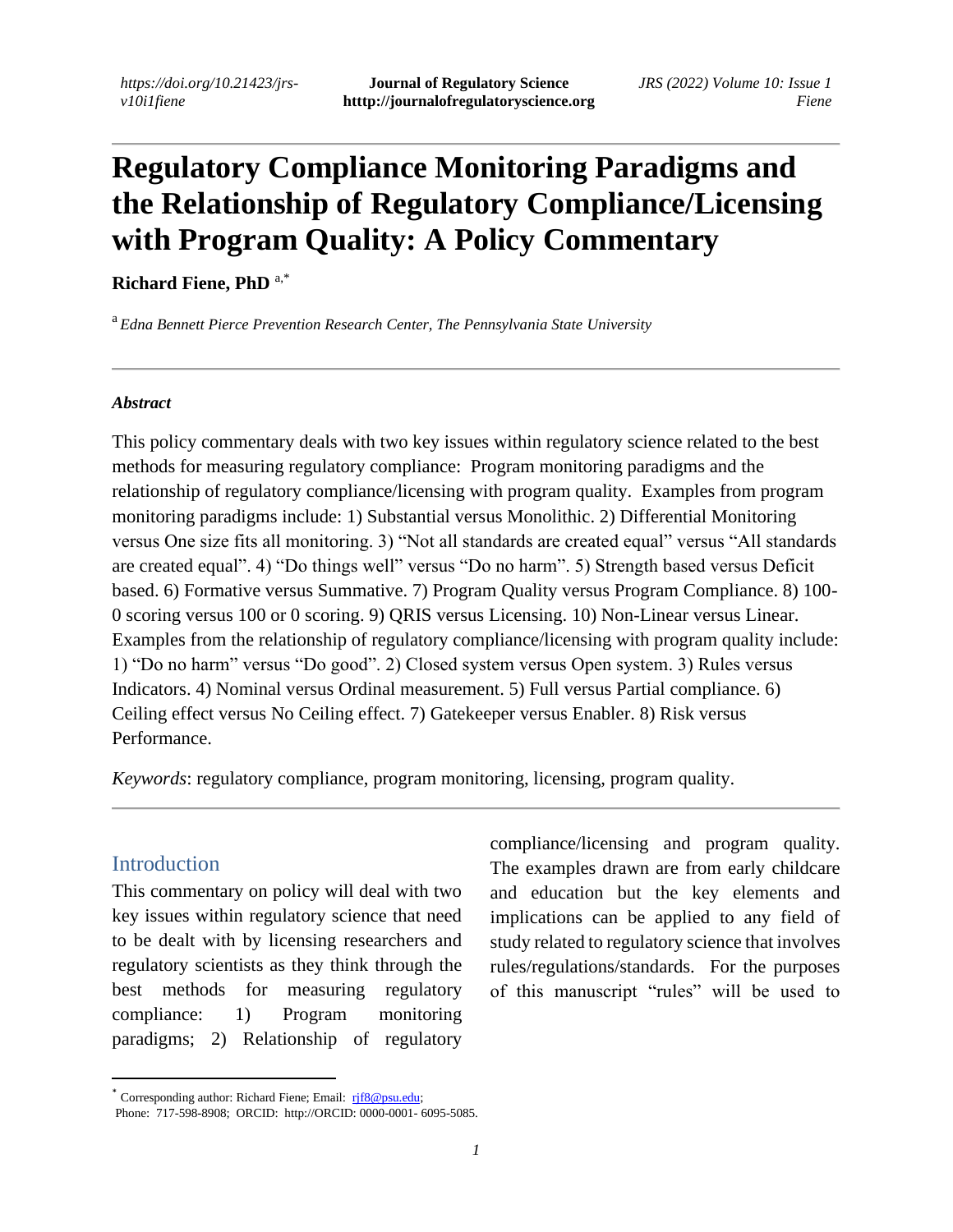describe or refer to "rules/regulations/standards".

#### Program Monitoring Paradigms:

This section provides some key elements to two potential regulatory compliance monitoring paradigms (Differential/Relative versus Absolute/Full) for regulatory science based upon the Regulatory Compliance Theory of Diminishing Returns (Fiene, 2019).

As one will see, there is a need within regulatory science to get at the key measurement issues and essence of what is meant by regulatory compliance. There are some general principles that need to be dealt with such as the differences between individual rules and rules in the aggregate. Rules in the aggregate are not equal to the sum of all rules because all rules are not created nor administered equally. And all rules are to be adhered to, but there are certain rules that are more important than others and need to be adhered to all the time. Less important rules can be in substantial compliance most of the time but important rules must be in full compliance all of the time (Fiene, 2019).

Rules are everywhere. They are part of the human services landscape, economics, banking, sports, religion, transportation, housing, etc... Wherever one looks we are governed by rules in one form or another. *The key is determining an effective and efficient modality for negotiating the path of least resistance in complying with a given set of rules<sup>2</sup>* . It is never about more or less rules, it is about which rules are really productive and which are not. Too many rules stifle creativity, but too few rules lead to chaos. *Determining* 

### *the balance of rules is the goal and solution of any regulatory science paradigm.*

Differential/Relative versus Absolute/Full Regulatory Compliance Paradigms: this is an important key organizational element in how rules are viewed when it comes to compliance. For example, in an absolute/full approach to regulatory compliance either a rule is in full compliance or not in full compliance. There is no middle ground. It is black or white, no shades of gray as are the cases in a differential/relative paradigm. It is 100% or zero. In defining and viewing these two paradigms, this dichotomy is the organizational key element for this paper. In a differential/relative regulatory compliance paradigm full compliance is not required and emphasis on substantial regulatory compliance becomes the norm.

Based upon this distinction between differential/relative and absolute/full regulatory compliance paradigms, what are some of the implications in utilizing these two respective approaches. Listed below are the basic implications that occur when selecting either of the two approaches on program monitoring systems: differential/relative versus absolute/full regulatory compliance paradigms.

There are ten basic implications that will be addressed: 1) Substantial versus Monolithic. 2) Differential Monitoring versus One size fits all monitoring. 3) "Not all standards are created equal" versus "All standards are created equal". 4) "Do things well" versus "Do no harm". 5) Strength based versus Deficit based. 6) Formative versus Summative. 7) Program Quality versus Program Compliance. 8) 100-0 scoring versus 100 or 0 scoring. 9) QRIS versus Licensing. 10) Non-Linear versus Linear.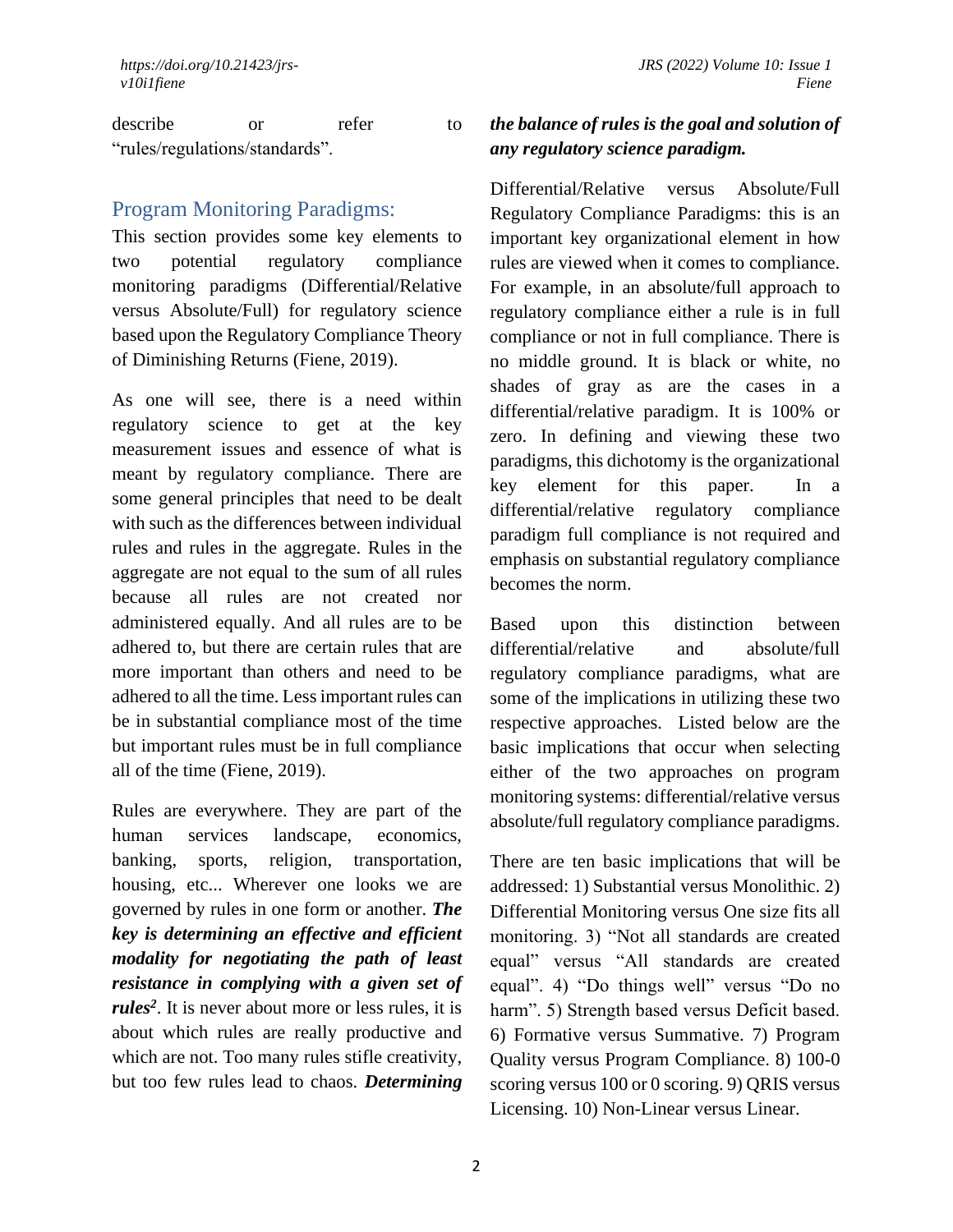1) Substantial versus Monolithic: in monolithic regulatory compliance monitoring systems, it is one size fits all, everyone gets the same type of review (this is addressed in the next key element below) and is more typical of an absolute paradigm orientation. In a substantial regulatory compliance monitoring system, programs are monitored on the basis of their past compliance history and this is more typical of a relative paradigm orientation. Those with high compliance may have fewer and more abbreviated visits/reviews while those with low compliance have more comprehensive visits/reviews.

2) Differential Monitoring versus One Size Fits All Monitoring: how does this actually look in a program monitoring system. In differential monitoring (Differential/Relative Paradigm), more targeted or focused visits are utilized spending more time and resources with those problem programs and less time and resources with those programs that are exceptional. In the One Size Fits All Monitoring (Absolute/Full Paradigm), all programs get the same type/level of review/visit regardless of past performance.

3) "Not all standards are created equal" versus "All standards are created equal": when looking at standards/rules/regulations it is clear that certain ones have more of an impact on outcomes than others. For example, not having a form signed versus having proper supervision of clients demonstrates this difference. It could be argued that supervision is much more important to the health and safety of clients than if a form isn't signed by a loved one. In a differential/relative paradigm, all standards are not created nor administered equally; while in an absolute/full paradigm of regulatory

compliance, the standards are considered created equally and administered equally.

4) "Do things well" versus "Do no harm" (this element is dealt with in the second component to this paper below as well): "doing things well" (Differential/Relative Paradigm) focuses on quality of services rather than "doing no harm" (Absolute/Full Paradigm) which focuses on protecting health and safety. Both are important in any regulatory compliance monitoring system but a balance between the two needs to be found. Erring on one side of the equation or the other is not in the best interest of client outcomes. "Doing no harm" focus is on the "least common denominator" – the design and implementation of a monitoring system from the perspective of focusing on only 5% of the non-optimal programs ("doing no harm") rather than the 95% of the programs that are "doing things well".

5) Strength based versus Deficit based: in a strength-based monitoring system, one looks at the glass as "half full" rather than as "half empty" (deficit-based monitoring system). Emphasis is on what the programs are doing correctly rather than their non-compliance with standards. A strength-based system is nonpunitive and is not interested in catching programs not doing well. It is about exemplars, about excellent models where everyone is brought up to a new higher level of quality care.

6) Formative versus Summative: differential/relative regulatory compliance monitoring systems are formative in nature where there is an emphasis on constant quality improvement and getting better. In absolute/full regulatory compliance monitoring systems, the emphasis is on being the gatekeeper (more about the gate-keeper function in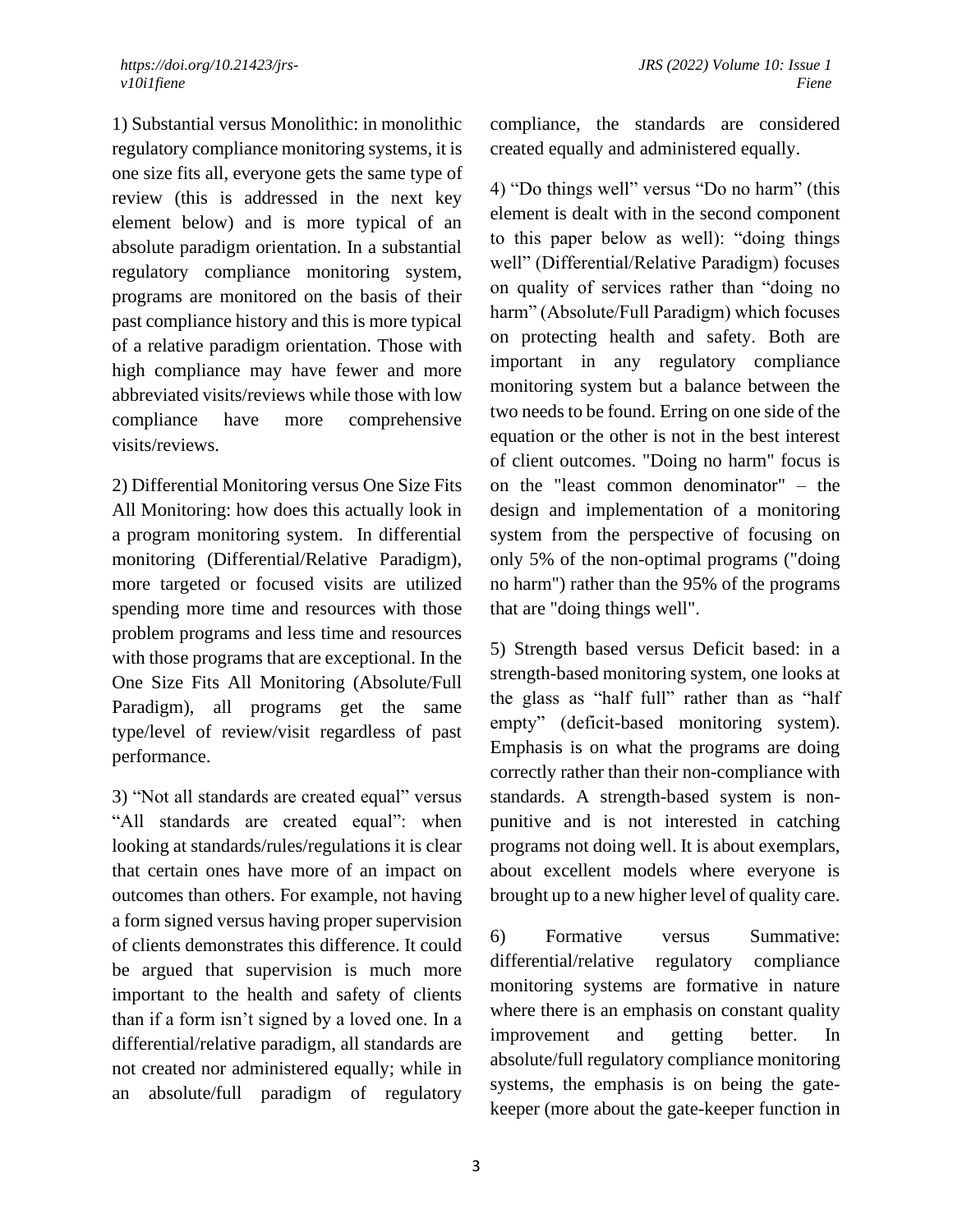the next section on regulatory compliance/licensing and program quality) and making sure that decisions can be made to either grant or deny a license to operate. It is about keeping non-optimal programs from operating.

7) Program Quality versus Program Compliance: (this element is dealt with in greater detail in the second component of this manuscript) differential/relative regulatory compliance monitoring systems focus is on program quality and quality improvement while in absolute/full regulatory compliance monitoring systems the focus in on program compliance with rules/regulations with the emphasis on full, 100% compliance.

8) "100 – 0 scoring" versus "100 or 0 scoring": in a differential/relative regulatory compliance monitoring system, a 100 through zero (0) scoring can be used where there are gradients in the scoring, such as partial compliance scores. In an absolute/full regulatory compliance monitoring system, a 100% or zero (0) scoring is used demonstrating that either the standard/rule/regulation is fully complied with or not complied with at all (the differences between nominal and ordinal measurement is dealt with in the next section on regulatory compliance/licensing and program quality).

9) QRIS versus Licensing: examples of a differential/relative regulatory compliance monitoring system would be QRIS – Quality Rating and Improvement Systems. Absolute/full regulatory compliance systems would be state licensing systems. Many programs talk about the punitive aspects of the present human services licensing and monitoring system and its lack of focus on the program quality aspects in local programs. One

should not be surprised by this because in any regulatory compliance system the focus is on "doing no harm" rather than "doing things well". It has been and continues to be the focus of licensing and regulations in the USA. The reason QRIS - Quality Rating and Improvement Systems developed in early care and education was to focus more on "doing things well" rather than "doing no harm". This is not the case in many Canadian Provinces and European countries in which they have incorporated program quality along with specific regulatory requirements.

10) Non-Linear versus Linear: the assumption in both differential/relative and absolute/full regulatory compliance monitoring systems is that the data are linear in nature which means that as compliance with rules increases positive outcomes for clients increases as well. The problem is the empirical data does not support this conclusion. It appears from the data that the relationship is more non-linear where there is a plateau effect with regulatory compliance in which client outcomes increase until substantial compliance is reached but doesn't continue to increase beyond this level. There appears to be a "sweet spot" or balancing of key rules that predict client outcomes more effectively than 100% or full compliance with all rules – this is the essence of the Theory of Regulatory Compliance (Fiene, 2019) – substantial compliance with all standards or full compliance with a select group of standards that predict overall substantial compliance and/or positive client outcomes.

As the regulatory science and administrative fields in general continue to think about the appropriate monitoring systems to be designed and implemented, the above structure should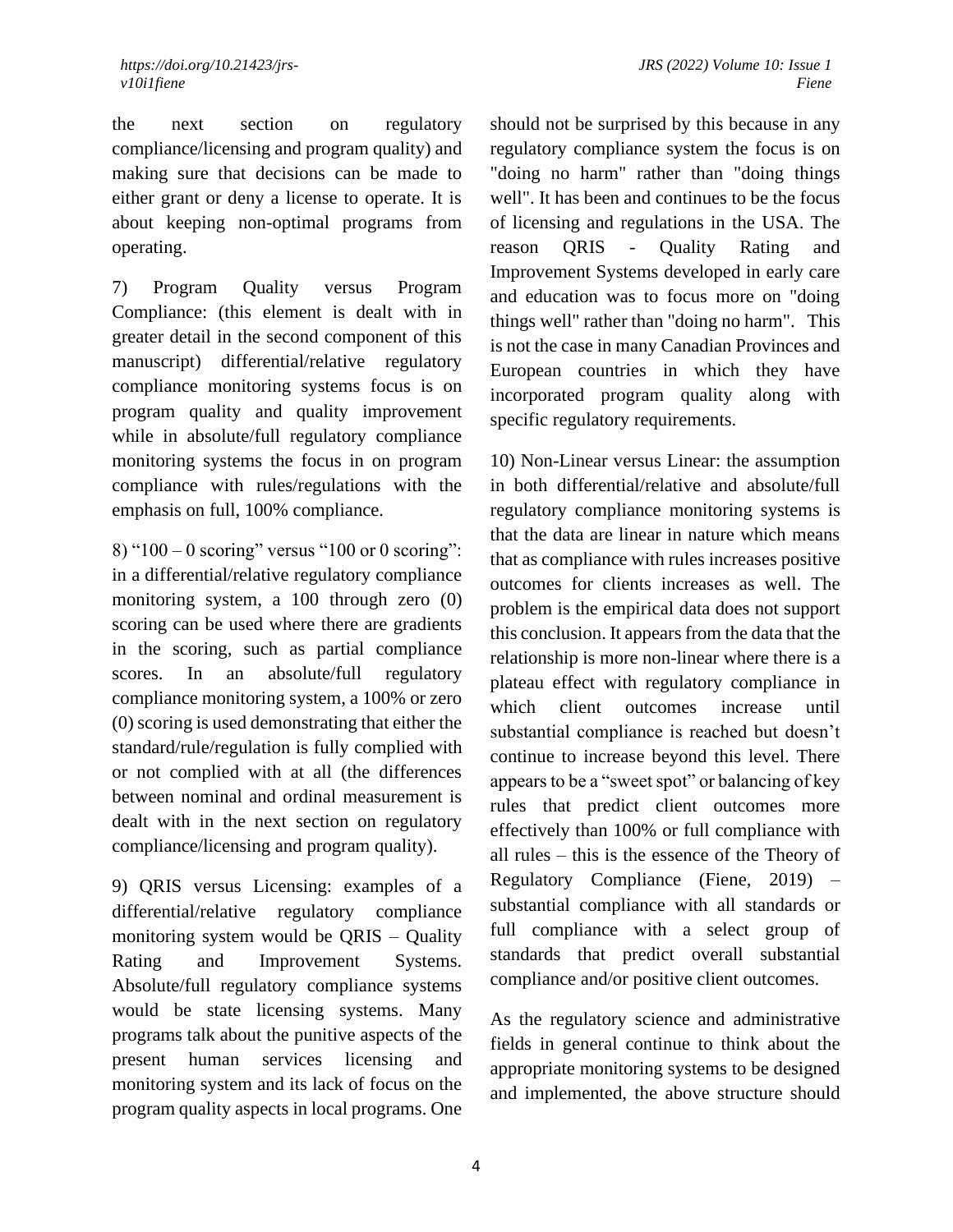help in thinking through what these measurement systems' key elements should be. Both paradigms are important, contexts, but a proper balance between the two is probably the best approach in designing regulatory compliance monitoring systems.

## Regulatory Compliance/Licensing and **Ouality**

This part of the policy commentary will delineate the differences between regulatory compliance and quality. It will provide the essential principles and elements that clearly demonstrate the differences and their potential impact on program monitoring. Obviously, there is some overlap between this section and the above section dealing with regulatory compliance monitoring paradigms. When we think about regulatory compliance measurement, we are discussing licensing systems. When we think about quality, we are discussing Quality Rating and Improvement Systems (QRIS), accreditation, professional development, or one of the myriad quality assessment tools, such as the Classroom Assessment Scoring System (CLASS) or Environment Rating Scales (ERS's). All these systems have been designed to help improve the health and safety of programs (licensing) to building more environmental quality (ERS), positive interactions amongst teachers and children (CLASS), enhancing quality standards (QRIS, accreditation), or enhancing teacher skills (professional development).

There are eight basic principles or elements to be presented (they are presented in a binary fashion demonstrating differences): 1) "Do no harm" versus "Do good". 2) Closed system versus Open system. 3) Rules versus Indicators. 4) Nominal versus Ordinal measurement. 5) Full versus Partial compliance. 6) Ceiling effect versus No Ceiling effect. 7) Gatekeeper versus Enabler. 8) Risk versus Performance.

1) Let's start with the first principal element building off what was discussed in the above section, "Do No Harm" versus "Do Good". In licensing, the philosophy is to do no harm, its emphasis is on prevention, to reduce risk to children in a particular setting. There is a good deal of emphasis on health and safety and not so much on developmentally appropriate programming. In the quality systems, such as QRIS, accreditation, professional development, Environmental Rating Scales, CLASS, the philosophy is to do good, its emphasis is looking at all the positive aspects of a setting. There is a good deal of emphasis on improving the programming that the children are exposed to or increasing the skill set of teachers or improving the overall environment or interaction that children are exposed to.

2) Closed system versus Open system. Licensing is basically a closed system. It has an upper limit with full compliance (100%) with all rules. The goal is to have all programs fully comply with all rules. However, the value of this assumption has been challenged over the years with the introduction of the Regulatory Compliance Theory of Diminishing Returns (Fiene, 2019). With quality systems, they tend to be more open and far reaching where attaining a perfect score is very difficult to come by. The majority of programs are more normally distributed where with licensing rules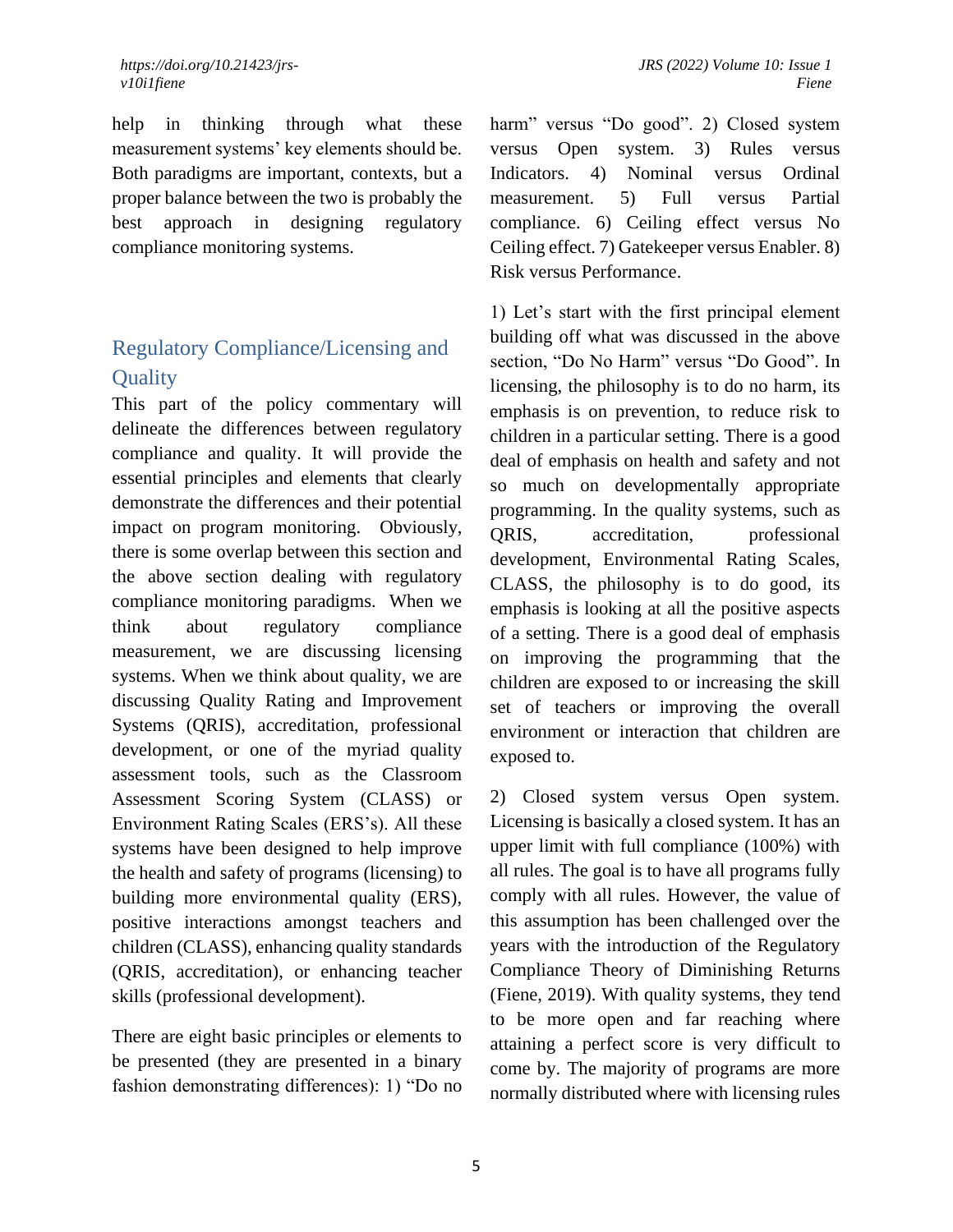the majority of programs are skewed positively in either substantial or full compliance. It is far more difficult to distinguish between the best programs and the mediocre programs within licensing but more successful in quality systems.

3) Rules versus Indicators/Best Practices. Licensing systems are based around specific standards/rules/regulations that either are in compliance or out of compliance. It is either a program is in compliance or out of compliance with the specific rule. With quality systems, there is more emphasis on indicators or best practices that are measured a bit more broadly and deal more with process than structure which is the case with licensing. It is the difference between hard and soft data as many legal counsels term it. There is greater flexibility in quality systems. With this said, if we can look at other service types, such as adult-residential services, there has been some limited success with blending structural and process elements but it still remains a measurement issue on the process side.

4) Nominal versus Ordinal measurement<sup>3</sup>. Licensing systems are nominally based measurement systems. Either you are in compliance or out of compliance. Nothing inbetween. It is either a yes or no response for each rule. No maybe or partial compliance. With quality systems, they are generally measured on an ordinal level or a Likert scale. They may run from 1 to 3, or 1 to 5, or 1 to 7. There are more chances for variability in the data than in licensing which has 1 or 0 response. This increases the robustness of the data distribution with ordinal measurement.

5) Full or None versus Gradients or Gray Area. Building off of the fourth element, licensing scoring is either full or not. As suggested in the above elements, there is no in-between category, no gradient or gray area. This is definitely not the case with quality systems in which there are gradients and substantial gray areas. Each best practice can be measured on a Likert scale with subtle gradients in improving the overall practice.

6) Ceiling effect versus No Ceiling. With licensing there is definitely a ceiling effect because of the emphasis on full 100% compliance with all rules. That is the goal of a licensing program, to have full compliance. With quality systems, it is more open ended in which a ceiling effect is not present. Programs have many ways to attain excellence.

7) Gatekeeper versus Enabler: Licensing has always been called a gatekeeper system. It is the entry way to providing care, to providing services. It is a mandatory system in which all programs need to be licensed to operate. In Quality systems, these are voluntary systems. A program chooses to participate, there is no mandate to participate. It is more enabling for programs building upon successes. There are enhancements in many cases.

8) Risk versus Performance: Licensing systems are based upon mitigating or reducing risks to children when in out of home care. Quality systems are based upon performance and excellence where this is rewarded in their particular scoring by the addition of a new Star level or a Digital Badge or an Accreditation Certificate.

There has been a great deal of discussion in the early care and education field about the relationship between licensing, accreditation, QRIS, professional development, and technical